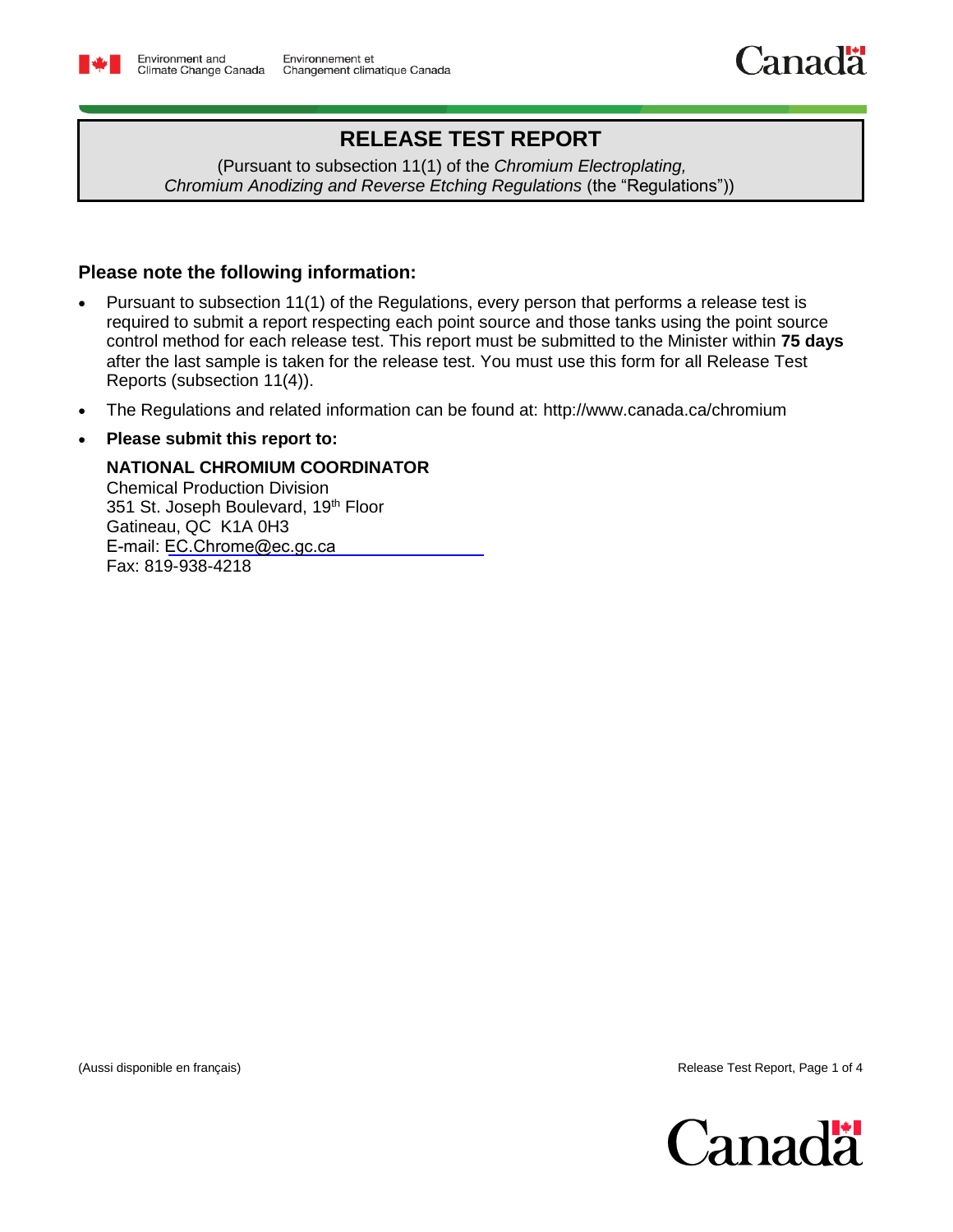| <b>RELEASE TEST REPORT</b>                                              |  |  |  |  |
|-------------------------------------------------------------------------|--|--|--|--|
| (Pursuant to subsection 11(1) of the Chromium Electroplating,           |  |  |  |  |
| Chromium Anodizing and Reverse Etching Regulations (the "Regulations")) |  |  |  |  |
| <b>Name of Facility:</b>                                                |  |  |  |  |
|                                                                         |  |  |  |  |
| <b>Name of Owner/Operator:</b>                                          |  |  |  |  |
|                                                                         |  |  |  |  |
| Telephone (including area code):<br>Fax (including area code):          |  |  |  |  |
|                                                                         |  |  |  |  |
| E-mail address:                                                         |  |  |  |  |
| <b>Civic Address of Facility:</b>                                       |  |  |  |  |
| <b>Number and Street:</b>                                               |  |  |  |  |
| City:<br>Province/Territory:<br>Postal Code:                            |  |  |  |  |
|                                                                         |  |  |  |  |
| Postal Address of Facility: Same as Civic Address □                     |  |  |  |  |
| PO Box:                                                                 |  |  |  |  |
| Postal Code:<br>City:<br>Province/Territory:                            |  |  |  |  |
|                                                                         |  |  |  |  |
| Name of Parent Company: Not Applicable □                                |  |  |  |  |
|                                                                         |  |  |  |  |
| <b>Civic Address of Parent Company:</b>                                 |  |  |  |  |
| Number and Street:                                                      |  |  |  |  |
| City:<br>Province/Territory:<br>Postal Code:                            |  |  |  |  |
|                                                                         |  |  |  |  |
| Fax (including area code):<br>Telephone (including area code):          |  |  |  |  |
|                                                                         |  |  |  |  |
| Date of Last Release Test (Y-M-D):                                      |  |  |  |  |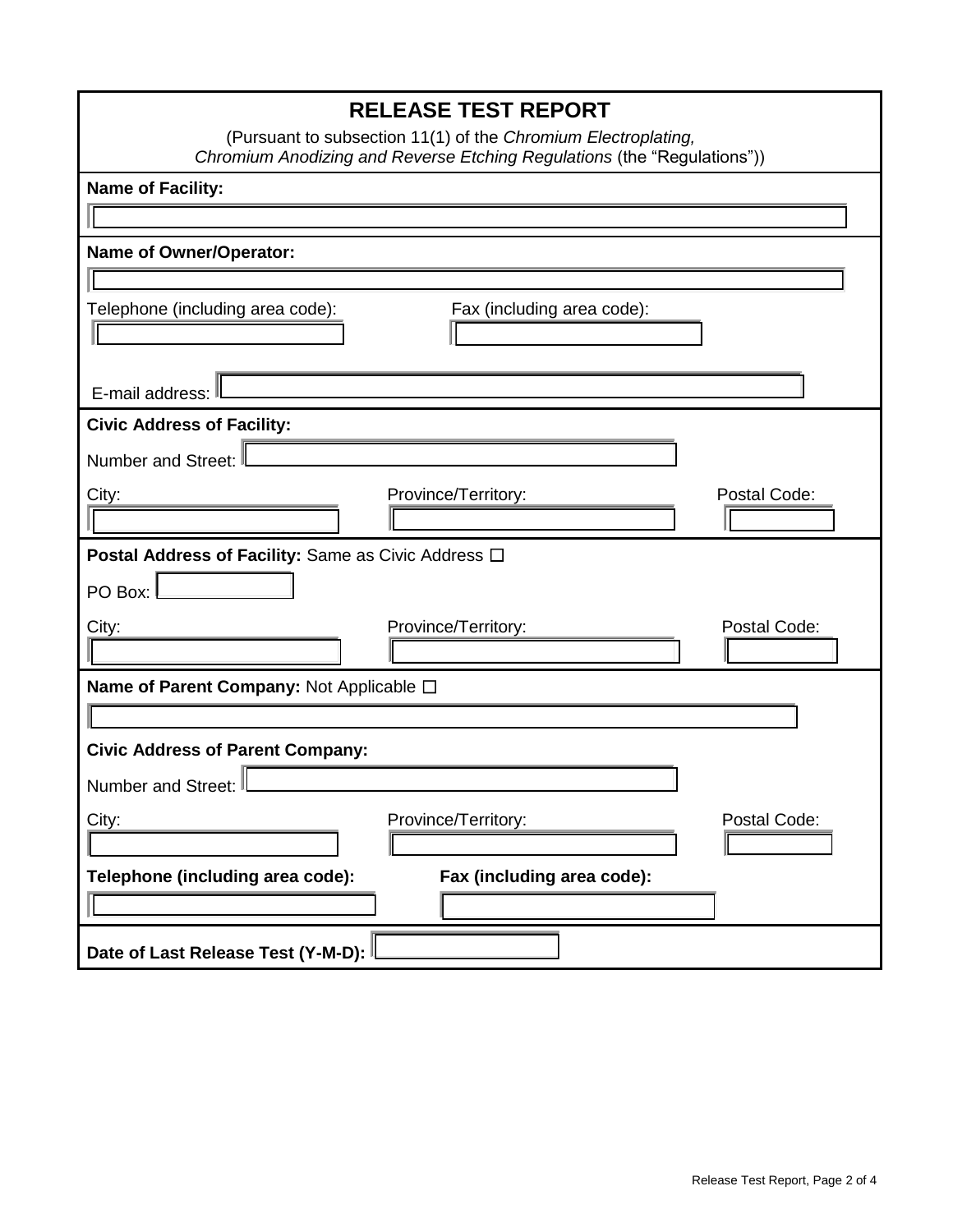#### **Changes from last reporting period:**

#### **Select all that apply:** ☐ N/A

 $\Box$  Change in facility name and/or address

 $\Box$  Change in the measurement tool  $\Box$  Change in tank ID

□ Change in control method

 $\Box$  Addition/removal of tank(s)

If any changes have been made, please complete a Control Method Notice or a Name and Address Change Form.

#### **Request for confidentiality**

Pursuant to section 313 of the Canadian Environmental Protection Act, 1999, I request that the following parts of the information that I am submitting be treated as confidential.

(Specify the parts [e.g. sections, tables] of the information that you request be treated as confidential and include the reason for your request).

I do not request that the information I am submitting be treated as confidential, and I consent to its being released without restriction.

| <b>Reporting Requirement Checklist</b>                                             |                  |                                                                                                                                  |                  |  |
|------------------------------------------------------------------------------------|------------------|----------------------------------------------------------------------------------------------------------------------------------|------------------|--|
| <b>Reporting Requirement</b>                                                       | <b>Submitted</b> | <b>Reporting Requirement</b>                                                                                                     | <b>Submitted</b> |  |
| Date sampling performed, if<br>applicable                                          |                  | Duct diameters                                                                                                                   |                  |  |
| Time sampling started, if applicable                                               |                  | Electrical output setting for each<br>tank rectifier                                                                             |                  |  |
| Time sampling ended, if applicable                                                 |                  | Stack dimensions,<br>diameter/location of sampling<br>ports, extension info, etc., if a<br>stack was used at time of<br>sampling |                  |  |
| Test results                                                                       |                  | Control device manufacturer<br>name, dimensions, type                                                                            |                  |  |
| Floor plan showing location of point<br>source, tanks, control devices and<br>fans |                  | Control device fan model,<br>manufacturer, rated capacity                                                                        |                  |  |
| Test method used                                                                   |                  | Concentration (mg/dscm)<br>hexavalent chromium<br><b>OR</b><br>Concentration (mg/dscm) total<br>chromium                         |                  |  |
| Number of tanks in use/not in use<br>during sampling                               |                  |                                                                                                                                  |                  |  |
| Description of ventilation system for<br>each tank connected to point source       |                  |                                                                                                                                  |                  |  |
| Release Test Report Attached L                                                     |                  |                                                                                                                                  |                  |  |